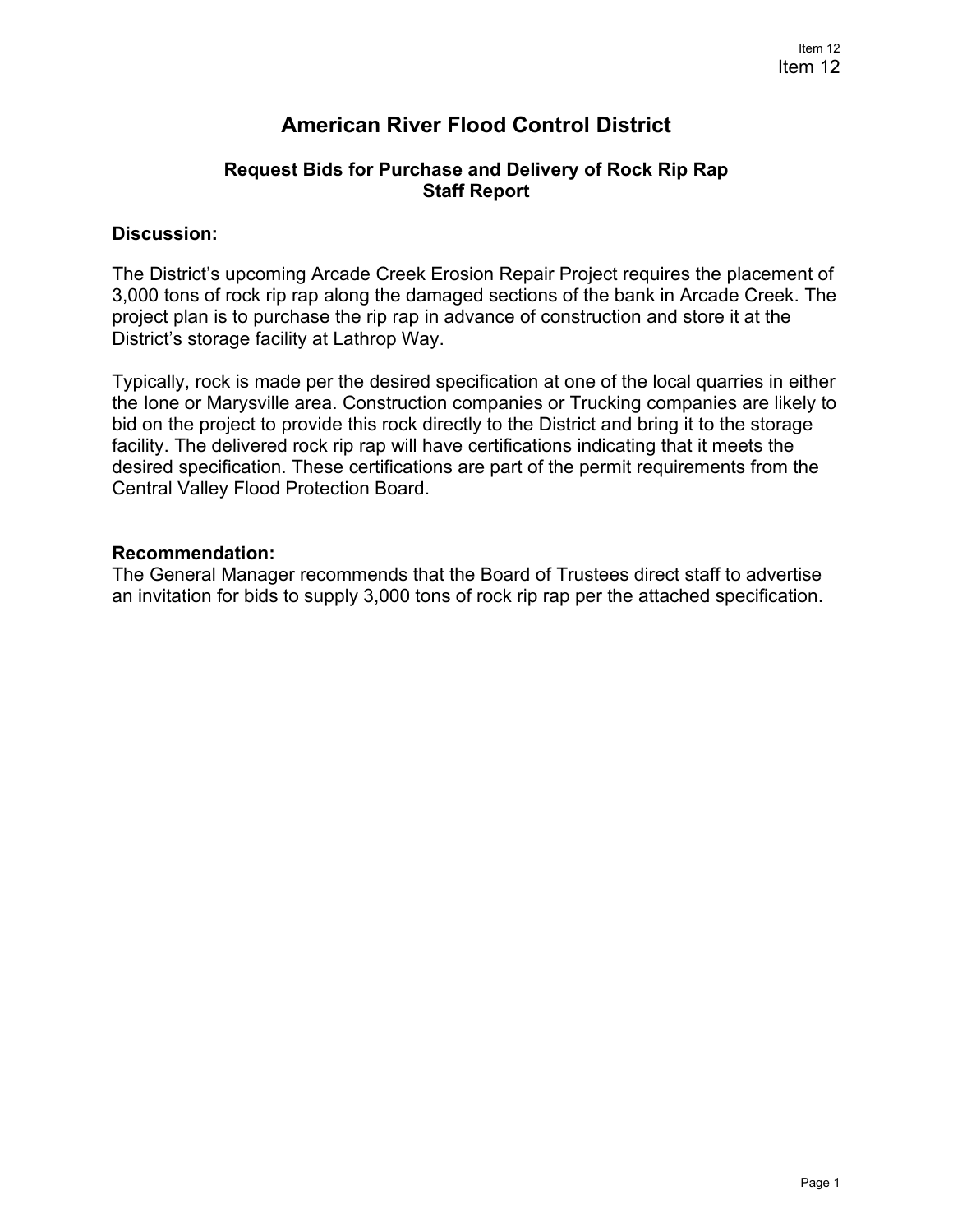# **American River Flood Control District Bid Packet**

*185 Commerce Circle*

*Sacramento CA, 95815*

**The American River Flood Control District invites bids for the purchase of three thousand tons, minus 15 inch rip-rap, delivered by vendor, to ARFCD Sacramento storage facility at Lathrop Way.** 

## **IFB NUMBER 10-001**

Bids must be submitted and received by June 9<sup>th</sup>, 2022, 3:30P.M. They will be **publicly opened and read in the American River Flood Control District Board Meeting June 10th, 2022 at 185 Commerce Circle, Sacramento CA, 95815***.* 

Mail to: American River Flood Control District

185 Commerce Circle

Sacramento, CA 95815

Attn: Tim Kerr

General Manager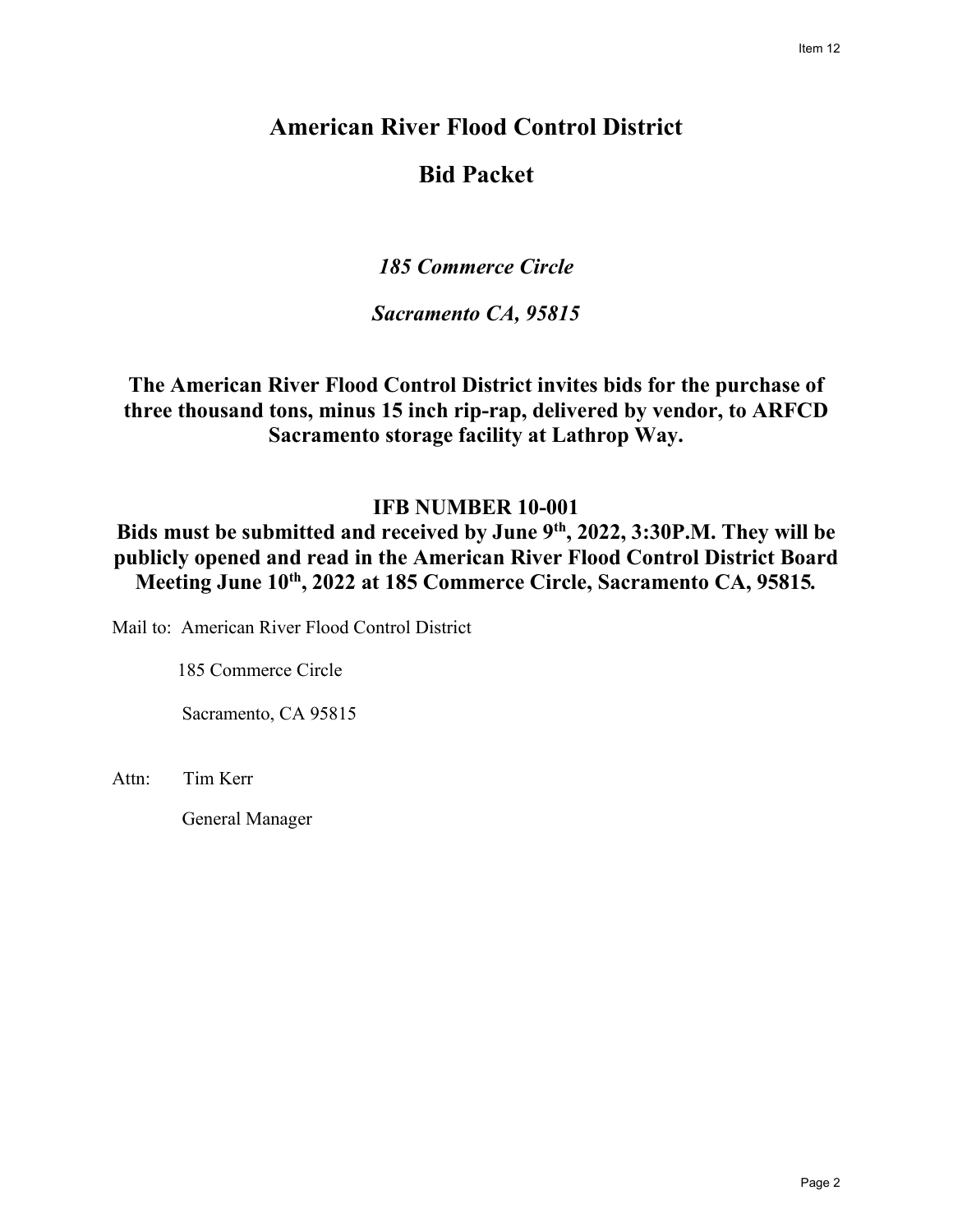Item 12

**ARFCD IFB Number 22-001 Request for Bid and Specifications Three Thousand Tons Minus 15 Inch Rip Rap. Delivered by vendor to ARFCD Sacramento storage facility at Lathrop Way** 

#### **1. Specifications**

Minus 15-inch Quarry Rock

Minus 15-inch quarry rock material shall consist of a well graded and angular 15-inch minus quarry rock. Minus 15-inch quarry rock shall be free from weak cleavages, undesirable weathering, and other defects that would tend to increase unduly its deterioration from handling or natural causes. The inclusion of objectionable quantities of dirt, sand, clay, and rock fines will not be permitted. .

| <b>Percent Passing</b> |
|------------------------|
| 100                    |
| 80-95                  |
| 45-80                  |
| $15 - 45$              |
| $0 - 15$               |
|                        |

## **2. Delivery and Inspection:**

Deliver shall be completed within 60 days of the award of contract. Receiving and inspection will be made by the American River Flood Control District Superintendent. 185 Commerce Cr, Sacramento, CA 95815.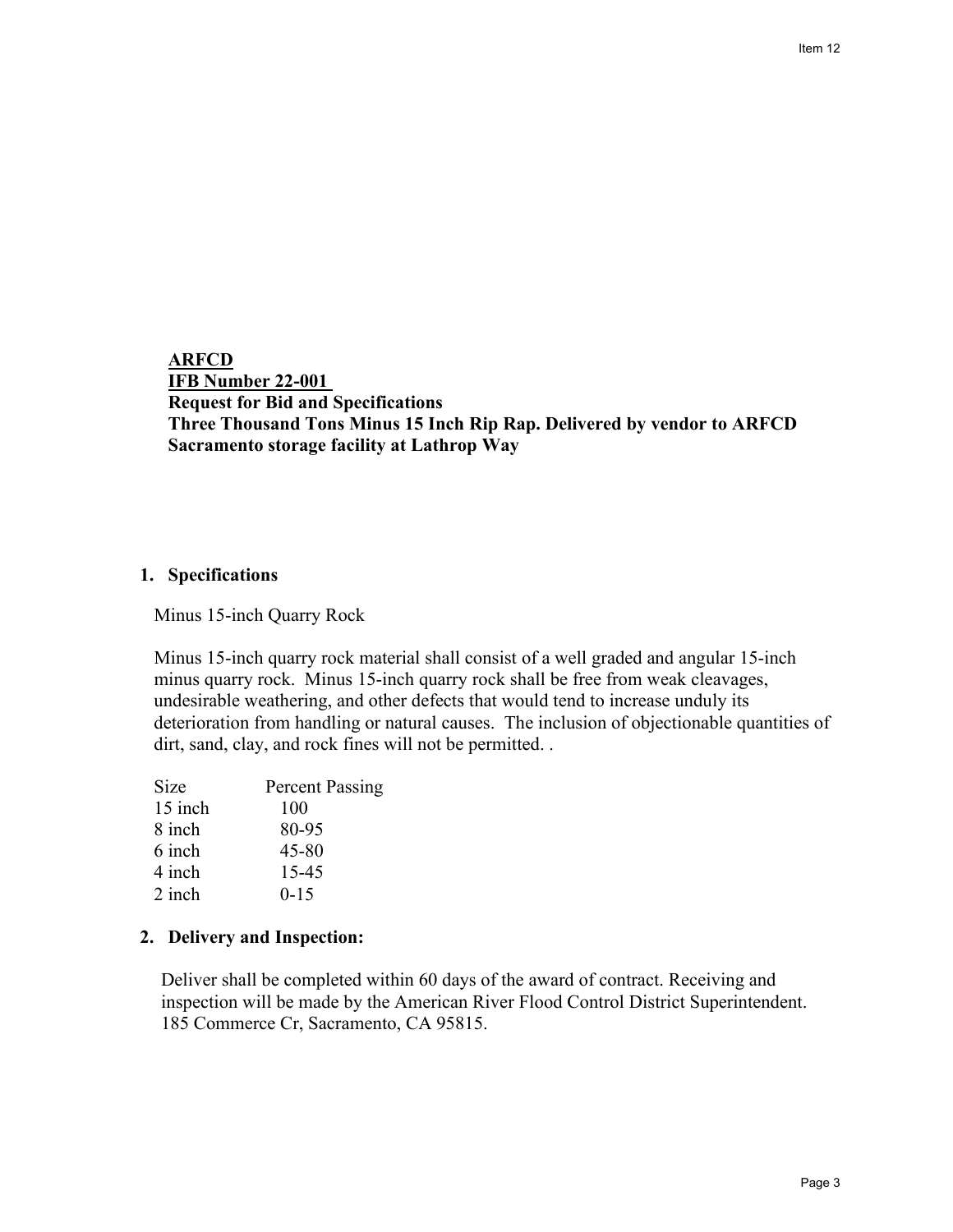# ARFCD IFB 22-001 Bid Sheet

Three Thousand Tons Minus 15 inch Rip-Rap Haulage to Lathrop Way Tax Rate Total Tax Fees



Total Delivered Bid Price